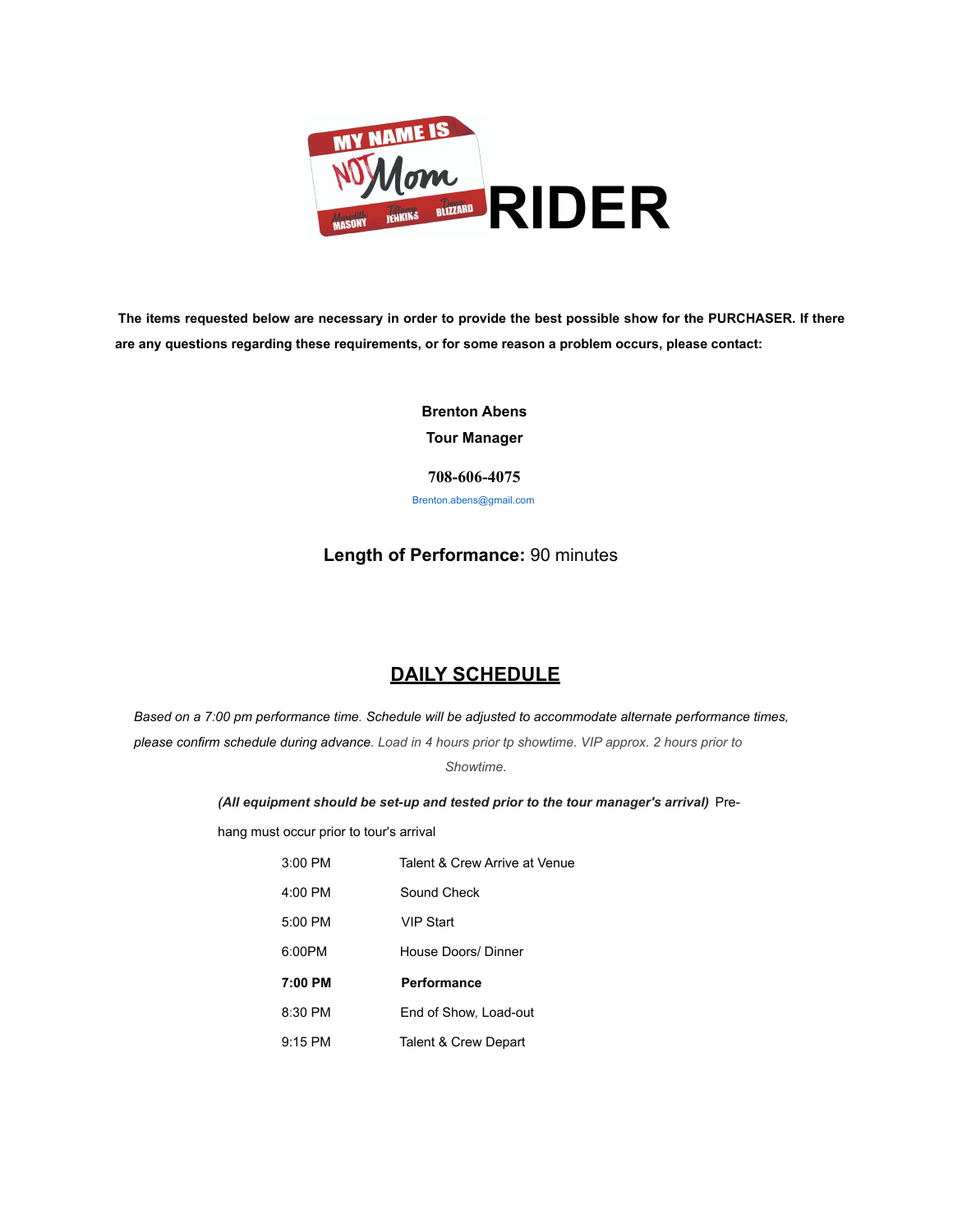### **1. BASIC STAGE REQU REMENTS**

Please have the stage swept and mopped prior to Tours arrival.

#### **2. CREW REQUIREMENTS**

Load In/Out:

One (1) Audio Engineer

One (1) Electrician - for lighting setup, focus, programming etc. One

One (1) Video Technician

## Run of Show:

One (1) Sound board operator One (1) Light board operator (house light operator will be needed if house lights not controlled at board)

#### **If Venue has single crew member for all roles, this can be discussed during advance.**

## **3. VIDEO**

PURCHASER must provide the following:

**A minimum 9' x 16' projection screen ,** fully masked - top, bottom, & sides. Rear or front depends on venue preference. If front projection used, it must be from an angle that does not allow spill onto Talent on stage. One (1) **minimum 14,000 lumen projector** capable of 1920 x 1080 resolution w/ appropriate lens

**Projection Screen:** The screen is hung mid-stage. It should be hung at a trim height that will not cause §.!!Y sight line issues. **Every seat must be able to see the full screen.** *We require it to be fully dressed for the show.*

*The system must be able to interface with a tour-supplied laptop (MacBook Pro). Please provide an equipment list for approval by the Tour Manager . No substitutions may be made without prior approval .*

We require one (1) **6***'-0" table* and two (2) chairs to set up our AV gear backstage, with a full view of the stage, on the side of the stage closest to start dressing room access. These tables should have a *power strip* capable of powering six (6) devices. *Please provide power and all appropriate audio and video cabling to interface with the tour supplied laptop, operated from the backstage AV table .*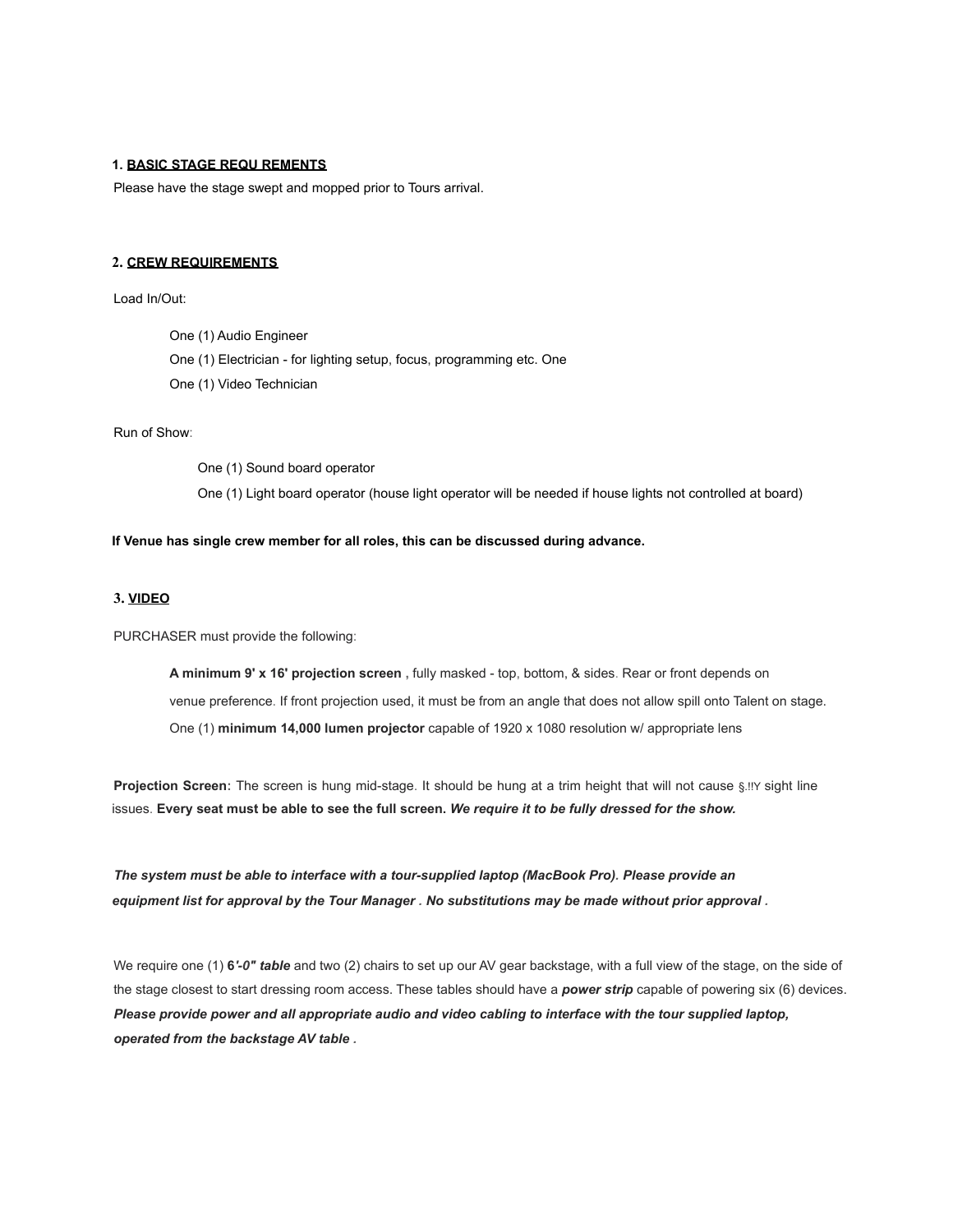### **Lighting Notes:**

Pre Show Lighting Options Gobo on stage; Uplights in Fuchsia and Blue Dark Stage with 30% Blue

Avoid flat lighting High sidelight is good if available 3 specials (DSL, DSR, DSC) *No spots* Avoid lighting projection screen with general wash *All lighting elements must be hung and focused prior to arrival of tour personnel*

## **5. AUDIO**

Adequate PA system including (In addition to the main house audio system):

**Three (3) wireless Countryman EG's and bodypacks**

**One (1) Backup wireless mic**

**One (1) Switchable handheld microphone for Tour Manager**

Two (2) stage monitors (located off-stage as side fill for talent)

One (1) stage monitor (located off-stage for Tour Manager)

Two (2) Stereo DI boxes for laptop audio connection (One (1) as backup)

A sound check will be scheduled when the show is advanced. **ALL SOUND EQUIPMENT, INCLUDING THE WIRELESS MICS, SHOULD BE INSTALLED AND TESTED PRIOR TO THE SOUND CHECK.**

### **Music licenses are the responsibility of the PURCHASER.**

**If any of the audio equipment requested above is not available in-house, please provide a quote from a preferred rental vendor. If any additional labor is required, please provide a labor quote** in **advance.**

#### **6. COMMUNICATIONS**

*Please provide Clear* Com or other reliable communications system, with fully functioning headsets. Please provide the following headset layout:

One unit for Tour Manager backstage at AV table *(wireless preferred)* One unit for sound operator

One unit for light board operator (additional unit for house lights if not at light board)

#### **7. DRESSING ROOMS**

Please provide one (1) comfortable and private green room. This room should be clean, dry, well-lit, heated or air-conditioned, should contain at least four chairs and shall be within easy access to clean, private lavatories which are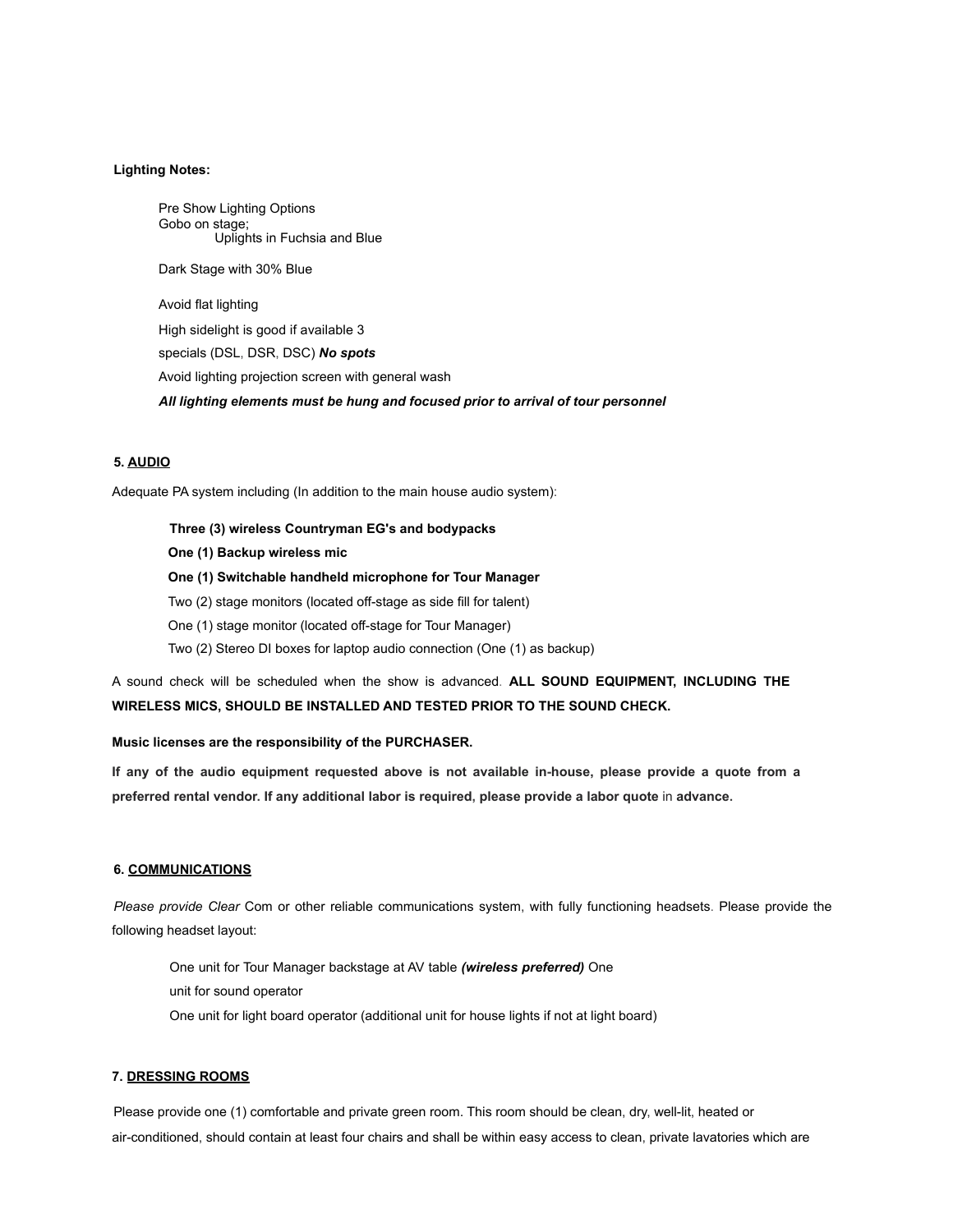supplied with soap, toilet tissue, and towels. PURCHASER shall be solely responsible for the security of items in the dressing rooms and shall keep all unauthorized persons from entering said area.

#### **7. DRESSING ROOMS lCONT'D)**

The tour requires three (3) lockable Star dressing rooms in addition to a Green Room that is furnished with a makeup mirror and chair, clothing rack, and comfortable sitting area.

Tour requires a dressing room/ production office, with wireless internet access (must be free of charge) for the Tour Manager's use. Tour Manager will require access to a printer pre-show.

Please also provide:

One (1) clothing steamer Wireless internet access

#### **8. CATERING**

Catering should be set-up in Green Room prior to sound check and must include drinking glasses and coffee mugs. **Catering Menu:**

One (1) 24 pack case of water-12 bottles should be chilled *(12-16.9* oz., *individual size)* Full dinner served between sound check and show time. Cast has a gluten free member. Please provide San Pellegrino Orange and Black Cherry Sparkling Water, Coke, Sugar free Red Bull and popcorn, mixed fruit, Chocolate Chip Cookies and maybe one GF one.

Please also provide one bottle of red wine, and one wine glass.

## **SECURITY**

- Ample security should be provided, based on the layout/ Characteristics of the venue to ensure the safety of all MNINM cast and staff during load in, meet and greet, show and load out.
- The stage, dressing room areas and all backstage pass check points must be staffed by competent, able bodied personnel who are capable of physically preventing unauthorized access.
- Any staff caught using cell/mobile phones including texting, smoking, eating or not on their position will be sent home and will not paid for by the Artist nor accepted as a Show Cost at settlement. Any staff deemed incapable of performing their duties due to drug or alcohol abuse, disruptive or aggressive attitude will be asked to be relieved of their duties and leave the building for the duration of the day
- After the performance, a security guard should walk talent to their vehicles.
- Audiences are not permitted to film or photograph and must be requested politely to stop by all Ushers.

#### **Press/Promo**

• All professional/press personnel & equipment will enter through media gate/door. No Professional type equipment should be allowed through any ticket holder's line. (No access to BOH).